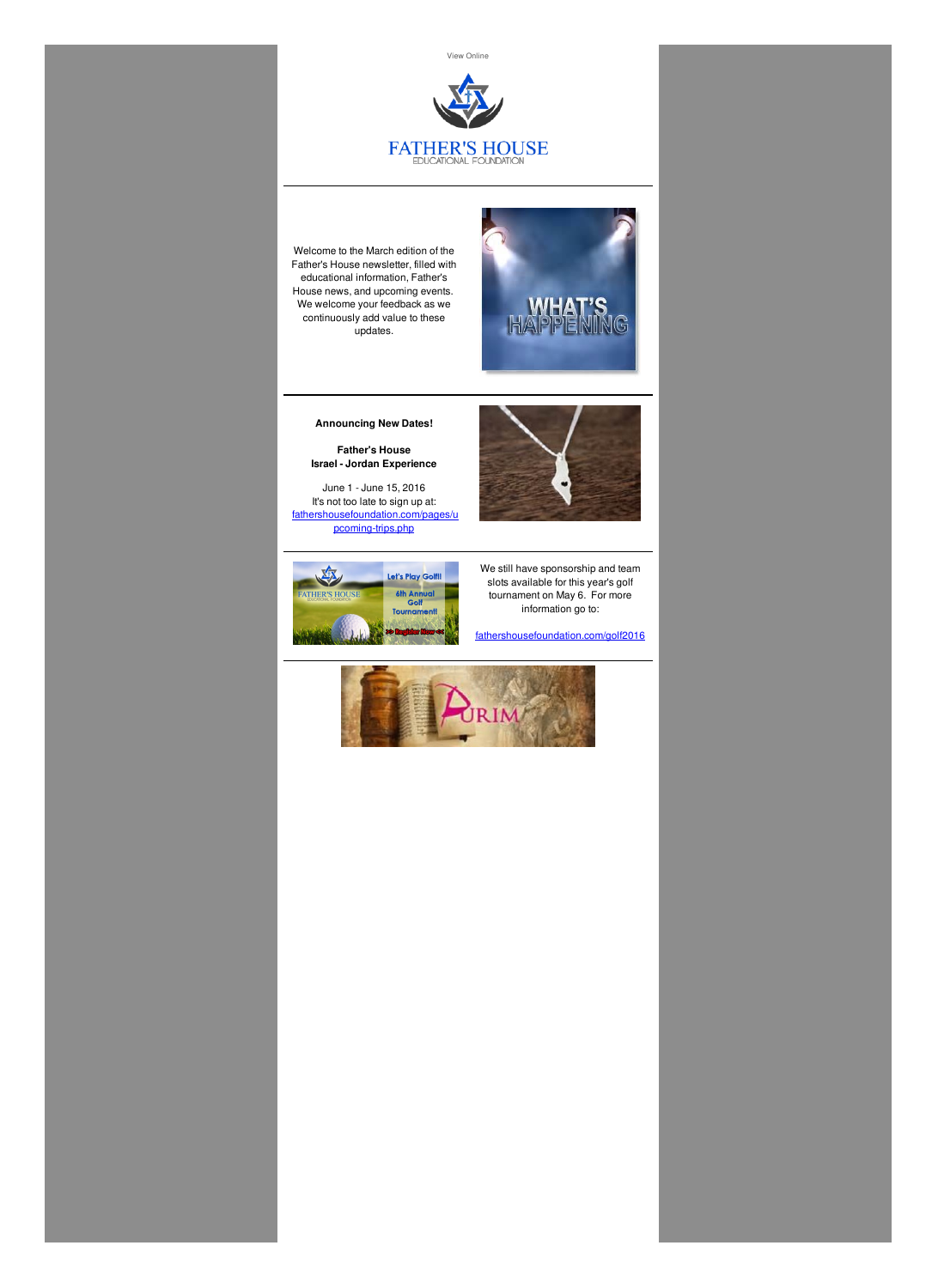Starting at sundown on March 23 and continuing until sundown on March 24, Jewish families all over the world will observe the Feast of Purim with pastries known as Hamantaschen, children dressing up as their favorite Biblical heroes, and the reading of the *Megillat Esther* - the book of Esther.

The Feast of Purim is a holiday that declares the faithfulness of God to His covenant people, Israel, and affirms that He is the only god that man can trust as a god that keeps his word and cares for his children wherever they are.

Purim (which means "lots") carries multiple ironic hidden messages because Haman, the story's villain and enemy of the Jews, plotted to eradicate them by casting lots. Esther - *Hadassah* as she was named at birth - remained hidden in King Xerxes' palace as a Jewish woman. Her Persian name Esther, most likely given to her upon entering the Persian king's court, comes from a root word meaning "hidden." Hidden from all for a good reason...the time for revelation had not yet come.

Esther's story begins with King Xerxes' banishment of the former queen and his search for a new queen (Esther 1:10 - 2:4). At the proclamation of the king's decree, Esther's uncle, Mordekhai - who had raised her as his own after her parents' death - saw to it that she responded to the decree and was then taken into the king's house and put under the care of a palace servant. Esther won favor with the palace servant. He lost no time giving her cosmetics, special food, and seven girls from the king's palace to attend to her (Esther 2:8 - 9). Esther 2:10 tells us Mordekhai instructed her not to tell of *her people*, or *her family ties* - basically *her Jewishness*.

After the 12 month requirement of beauty treatments, each girl had her turn to appear before the king in an effort to win his favor and ultimately, to become his choice for queen. Each girl was given whatever items she wanted from the harem's house to increase her chances for favor with the king. At Esther's turn, she asked for no additional items, yet she was admired by all who saw her on her way to appear before the king. Esther 2:17 reveals none of the other girls obtained such favor and approval from him. Esther had won the heart of the king! Surely God had His hand upon Esther and caused the king to smile on her. Surely "*the king's heart in Adonai's hand is like streams of water - He directs it wherever He pleases*" Proverbs 21:1.

After Esther is made queen, Mordekhai becomes aware that Haman (may his name be blotted out forever) has devised a plan to exterminate all of the Jewish people living in King Xerxes' provinces. Mordekhai is able to reveal this news to Queen Esther. It is this famous exchange between Mordekhai and Esther where we get the well-known and powerful scripture: *"Don't suppose that merely because you happen to be in the royal palace you will escape any more than the other Jews. For if you fail to speak up now, relief and deliverance will come to the Jews from a different place; but you and your father's family will perish. Who knows whether you didn't come into your royal position for such a time as this"* (Esther 4:13 - 14). Mordekhai knew the God of Israel is a covenant keeping God. So much so that he could say in earnest that God *would* deliver His people. But if Esther did not use her position as the queen, she would *not* be one who received that deliverance. Wow.

We know the end of the story. Amazingly, when Esther approaches the king - which would result in death if he did not let down his sceptor - she receives the necessary sign of approval to speak. She reveals the plot, the devisor of the plot, and her Jewish lineage and asks for her life and the life of her people. The rest, as they say, is history. Beautiful history.

As supporters of Israel, we know that persecution is woven into their existence. The story of Esther should remind us of many things:

1) God can use someone who may appear unimportant to accomplish great things, if that person is willing to dedicate himself/herself to God;

2) God remains faithful to His people, Israel. He miraculously guards them and maintains His promises to them;

3) Because the covenant promise to Abraham remains unbroken, we know the enemies of Israel will inevitably fail;

4) Scripture assures us the haughty will be destroyed; the humble will be exalted (*God opposes the proud but gives grace to the humble* - James 4:6);

5) God's ways are higher than our ways. He often works in ways we cannot understand or conceive. This requires humble obedience from us and complete trust in Him.

We at Father's House fully recognize this persecution will continue and require our everfaithful support for the *land* of Israel and the *people* of Israel - whether they are living in the Land or not. We believe that our ministry at Father's House, as well as your support of our ministry, has been brought together for *"such a time as this."*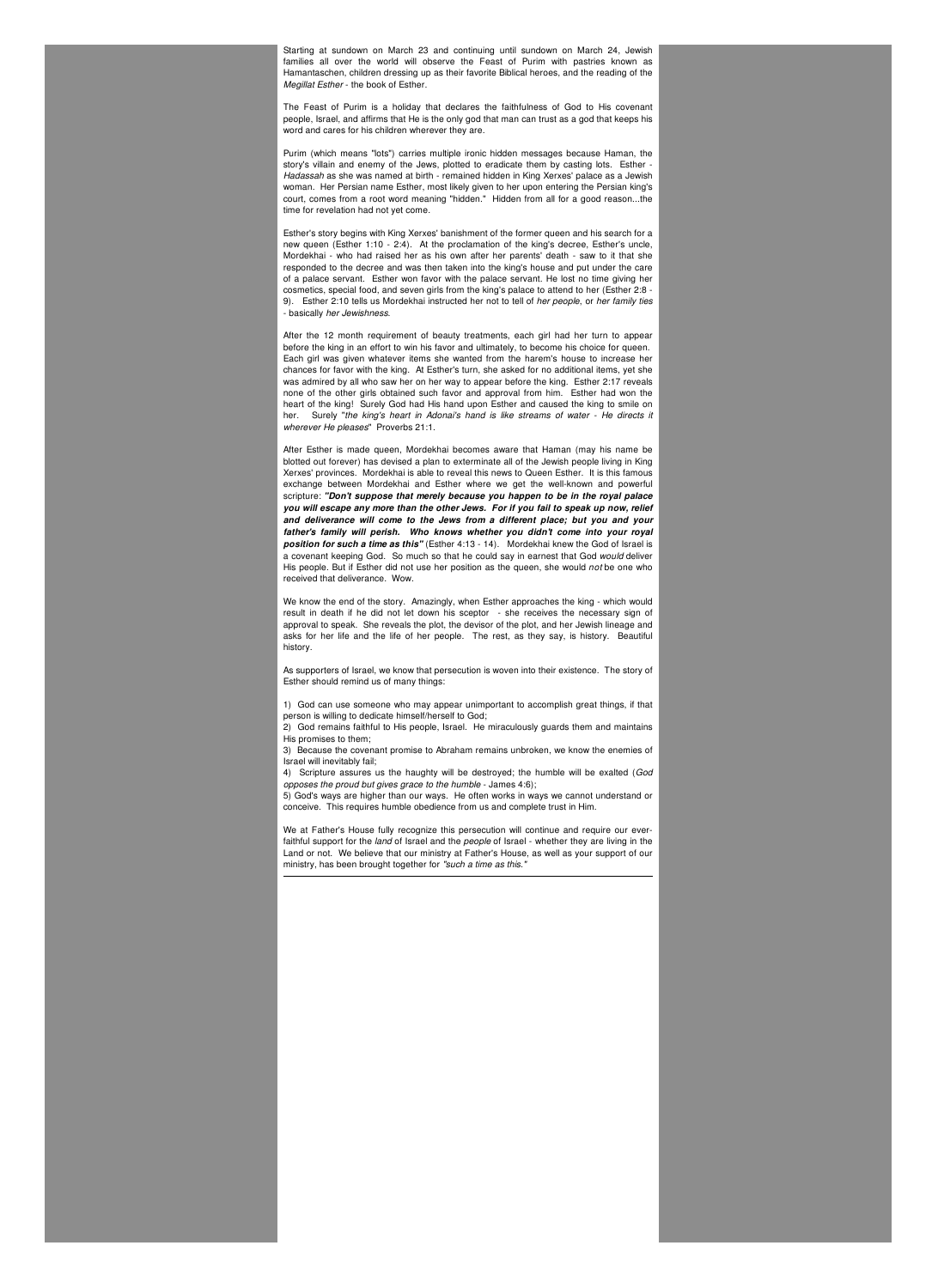

*Interested in trying your hand at the traditional Purim pastry Hamantaschen? Check out these recipes and get your rolling pins out!* [http://www.joyofkosher.com/2012/02/top](http://www.joyofkosher.com/2012/02/top-ten-hamantash-recipes/)ten-hamantash-recipes/

*Check out what some of our ministry partners have been up to over the last several months*





## **KSM Alumni leading innovation in journalism**

Christian Stephen is doing amazing work in journalism today, founded Freelance Society Productions, is now Global Editor at RIOT news, appearing on major news networks Like FoxNews, MSNBC, and Larry King, and is breaking important stories on the front lines of the conflict zones in the middle east! *Read [more...](http://www.kingsschoolofmedia.com/site/ksm-alumni-leading-innovation-in-journalism/)*